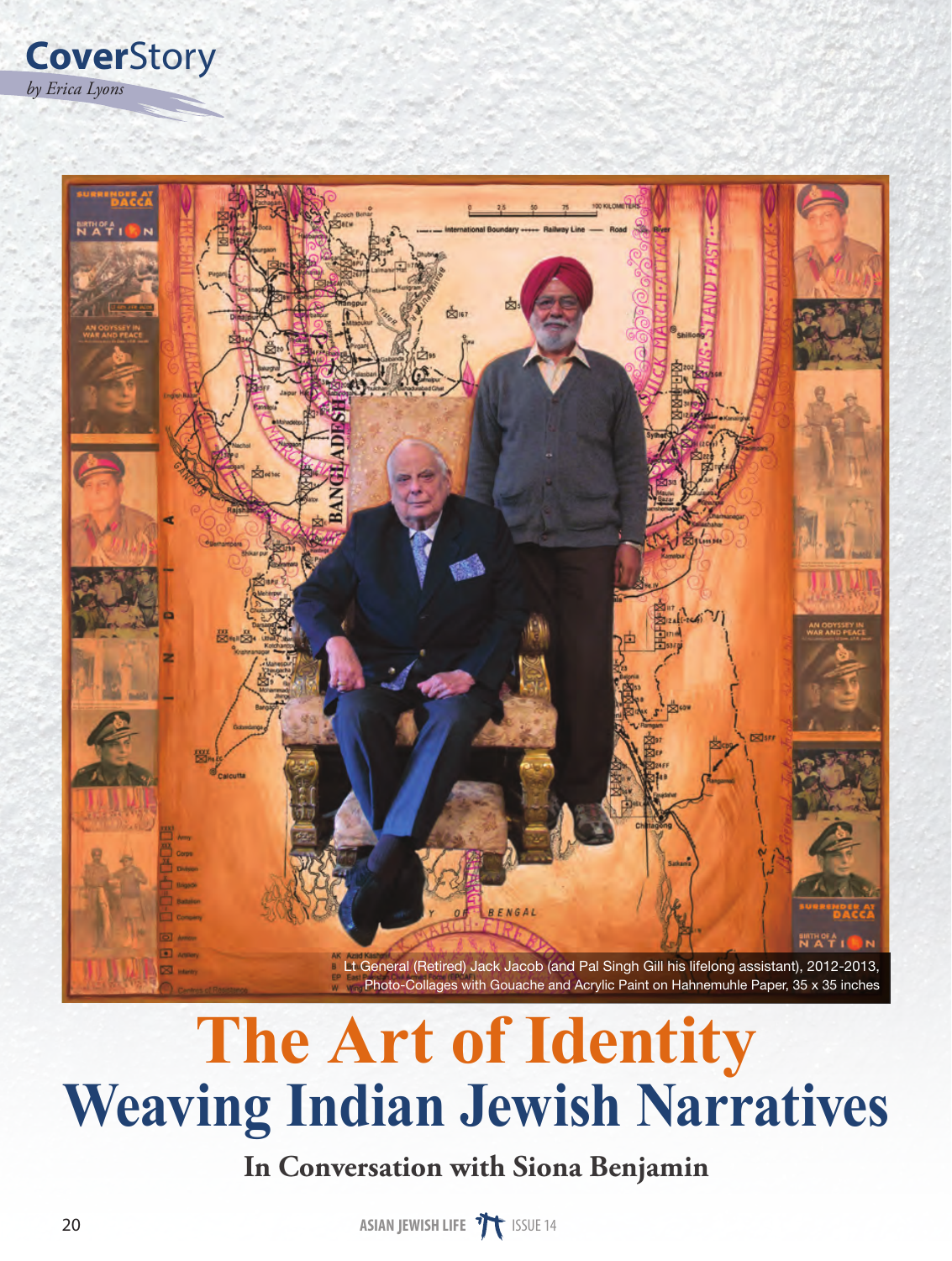the FACES jump from their<br>frames, dance across the walls<br>of the Flomenhaft Gallery. Life<br>flows from the canvases, their<br>stories swirl around them. It is clear that frames, dance across the walls of the Flomenhaft Gallery. Life flows from the canvases, their stories swirl around them. It is clear that these are not mere pictures of people but the stories of generations, of families and of the Jewish people.

I had last spoken with Siona Benjamin following her return from India before her Fulbright project research for *Faces: Weaving Indian Jewish Narratives* had taken form. She had explained her vision for the project to me and shared her photographs of the people that would soon become the subjects of her art. While her passion was clear and her research extensive, it was hard at that preliminary stage to draw a mental picture of how this vision would take shape. But the result could not be more remarkable.

Now as I walked through the exhibition with Siona, she filled in the details that are absent from each canvas but are imprinted on her soul. She spoke about each one of the paintings and the people in them as if they were part of her own story, with a level of sensitive familiarity and deep intimacy. She explains it is because in a way they are parts of her own story, pieces of the puzzle that make up her own identity. "There is something in all of their faces that reminds me of home," she says.

Her earlier series, *Finding Home*, speaks to this same yearning to connect and express all the different parts of her own identity. Though born in India into the Bene Israel community, she defines herself as a contemporary American artist. She seeks to challenge people's perceptions of who is a Jew and who is an American. In the same brushstroke she also challenges gender roles and sees the strength in herself, in her female subjects.



In speaking with Siona, she explains that she hopes that the images she presents of the Bene Israel community will help dispel the notion that Judaism is somehow tied to race or ethnicity. We speak about the story of Purim. "This was a story from Persia," Siona explains, "Esther wasn't light skinned. She couldn't have been. That wasn't the definition of Jewish nor was it the definition of beauty." She stresses that even when we look at the Jewish forefathers, we have to look closely at who they were and where they were from before we try and project Ashkenazi characteristics on them. She says Abraham, for example, was from Ur. He too also wouldn't have been light skinned and therefore wouldn't have met conventional notions about who is a Jew, who looks Jewish. He comes from one of the most conflicted places in the

world and a place that is seen to be very 'non-Jewish'.

"This is my Tikkun Olam. I hope that in some small way, I am helping to contribute to a larger discussion. I create my art and I give it out to the universe. I have to then allow the universe to accept, reject or question these ideas. My hope is that a conversation has been started."

And while her message resonates deeply with me, the people and the mental process are equally fascinating. There is a greater message she explains, "My art isn't Jewish and it isn't Indian. They are portraits of humanity. They are stories about a special group but really they are stories about all of us."

She shows me her "Mona Lisa", a beautiful close-up of Maayan Abraham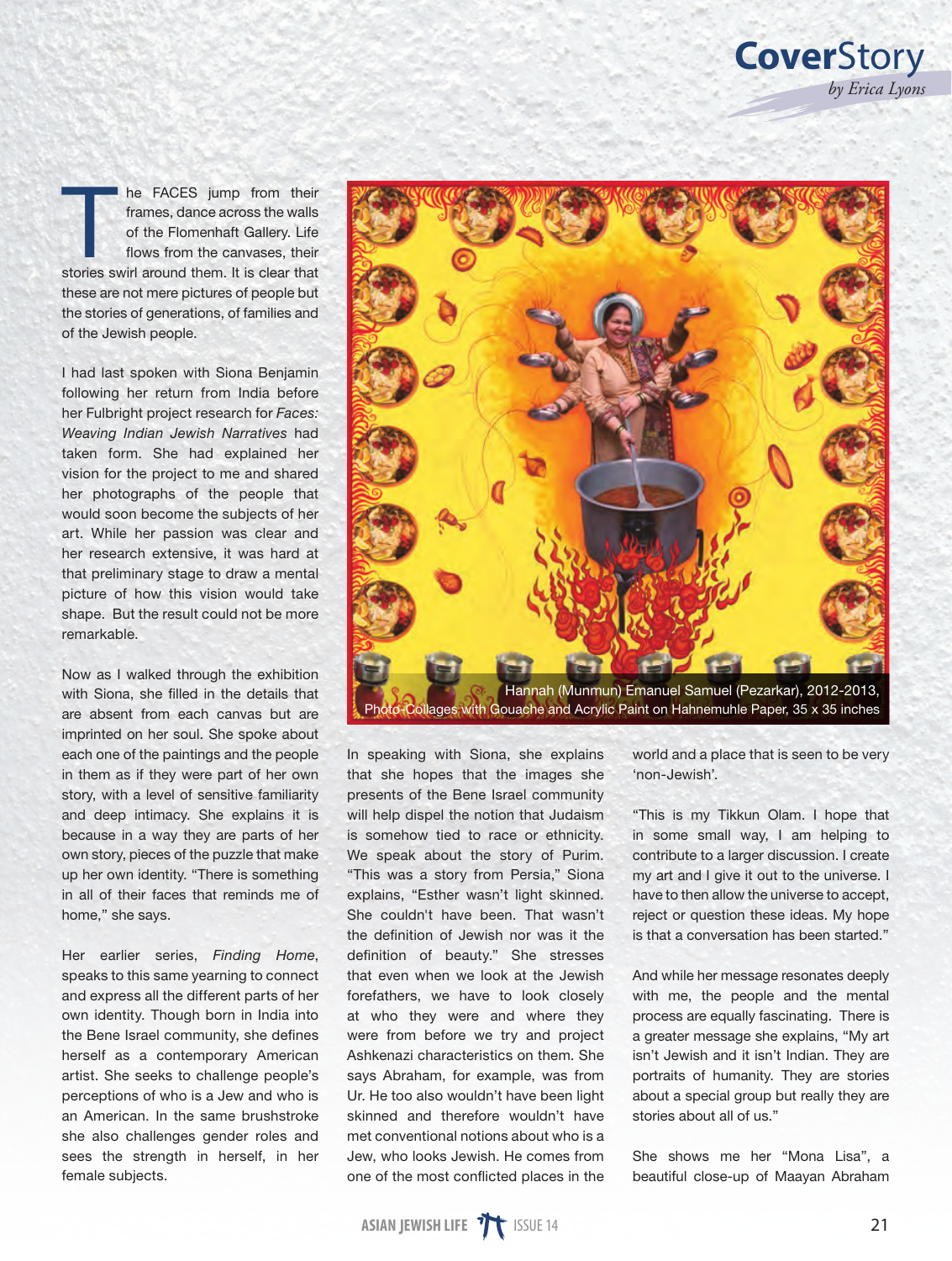

(Shapurkar). Maayan's photograph is featured in Issue 6 of *Asian Jewish Life* (page 19). Siona explains her face could belong anywhere. She adorned the portrait with a beautiful but simple design on gold leaf. It is a timeless and transcultural beauty that she says quietly can challenge notions about race and ethnicity. We then look at Maayan's grandfather, Samson Solomon (Korlekar) whose photo is also displayed. Siona tells his story with a sense of pride one typically reserves in telling their only family's story.

Ultimately, Siona sees herself as a storyteller, linking past and present on canvas. It is storytelling that gives her a certain freedom of expression that she says she wouldn't have had if she had been a historian or an archeologist trying to make these same connections.

While she is captivated by all the stories that make us human, almost immediately one facet of the subjects' individuality immediately emerges as vivid imagery. She explains that there is a medium that suits that each piece of the puzzle. For a multicultural/ transcultural artist that moves within and between multiple identities, boundaries and zones, as one would expect, she has mastered the art of multimedia. Ultimately, she says



that all of our stories, like her exhibition, are multilayered. People are never one thing or one story but the sum of parts, identities and experiences.

Clearly differentiating *Faces: Weaving Indian Jewish Narratives* from her earlier

series, she creates her art around actual photographs. While she agrees that she is first and foremost a painter, she explains that she did have some training in photography, in black and white, years ago at the Sir J.J. School of Art in Mumbai. While she said she first